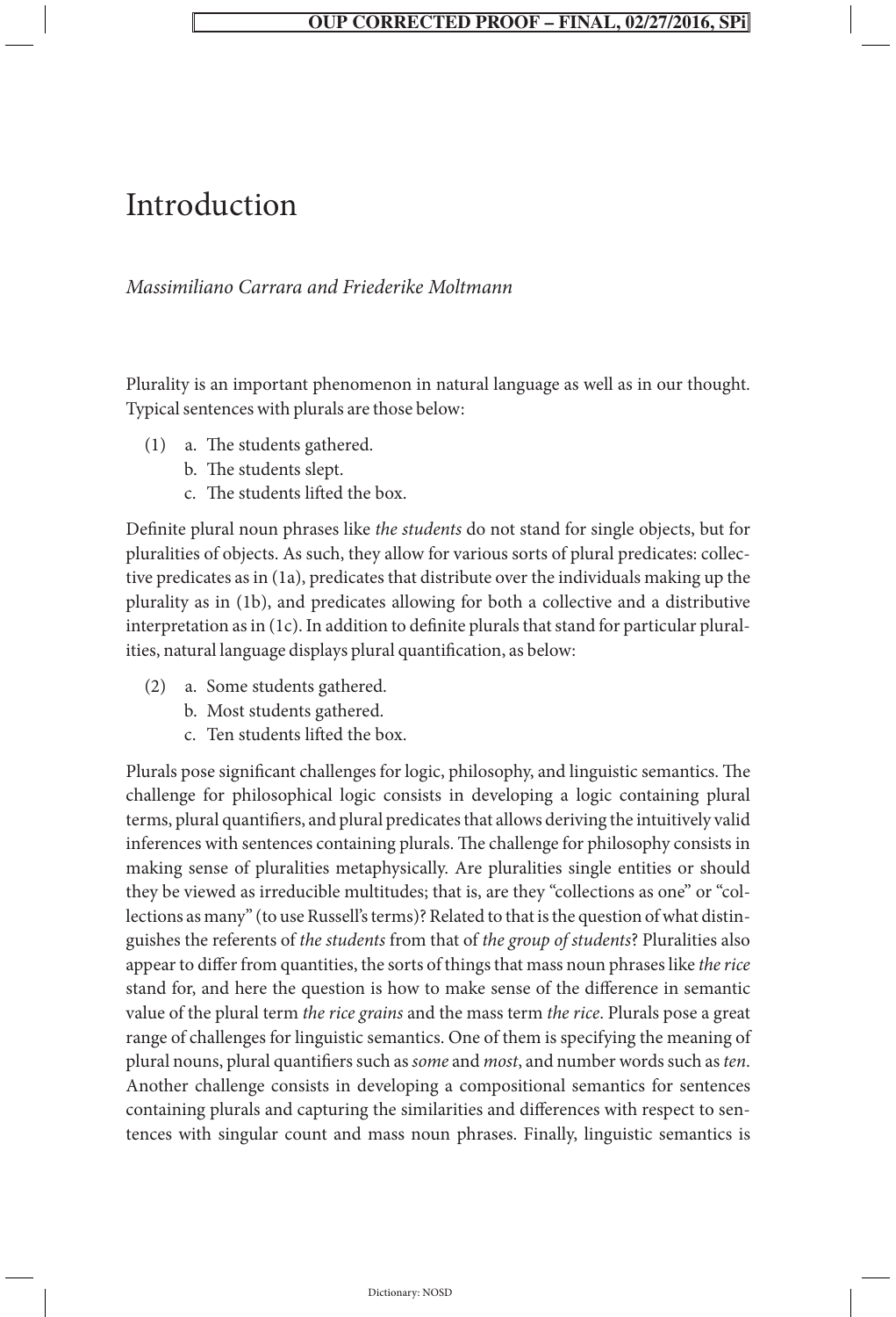#### viii Introduction

faced with a great range of further phenomena associated with plurals, such as restrictions and conditions associated with plural predicates, plural anaphora, reciprocals, plural-specific modifiers such as *individual*, and conjunction with plurals, to name just a few.

There are two fundamentally different approaches to the logic and semantics of plurals: *the singularist approach* and *the plural reference approach*. The singularist approach takes definite plurals like *the students* to stand for single collective entities, mereological sums, sets, or classes. The plural reference approach takes *the students* to plurally refer to each student at once. The singularist approach has been by far the dominant one in linguistic semantics, due to influential papers by Link and Sharvy in the early eighties, and it has been further pursued by Landmann, Moltmann, Schwarzschild, and others. By contrast, logicians and philosophers have generally preferred the plural reference approach, mainly due to important papers by Boolos in the eighties. Thus the plural reference approach has been pursued by Linnebo, Rayo, Oliver/Smiley, and McKay, among others.

This volume brings together new contributions from logic, philosophy, and linguistics that address the various challenges posed by plurals and in particular the tension between the singularist and the plural reference approach to plurals. A good part of the contributions to this volume investigate and extend new perspectives presented by the plural reference approach or explore its applications to phenomena in natural language. The other contributions explore the view of pluralities as mereological sums, the relation between mass quantification and plural quantification, the semantics of plural morphology, and conditions on plural predication. In order to better situate the contributions in this volume, let us go into some further detail regarding the history of work on plurals in philosophical logic and in linguistic semantics, and regarding the various issues that are at stake.

# Pluralities in logic

The aim of a logic for plurals is to develop a formal language together with a semantic interpretation that permits deriving intuitively valid inferences with statements about pluralities.

An interpreted formal language of first-order logic contains first-order variables and terms whose semantic values come from the relevant domain of individuals, that is, the domain of discourse. This means that first-order logic is just about individuals. The question then is what should a formal language look like that is also about pluralities of individuals?

One answer is that such a formal language should contain second-order variables, variables ranging over properties, sets, or, in general, pluralities of objects in the domain of discourse. While first-order variables range over a given domain of individuals and first-order logic allows us to talk about one object at a time, second-order variables range—at least on the usual interpretation—over all subsets of the domain, and, in general, higher-order logics allow us to talk about many objects simultaneously.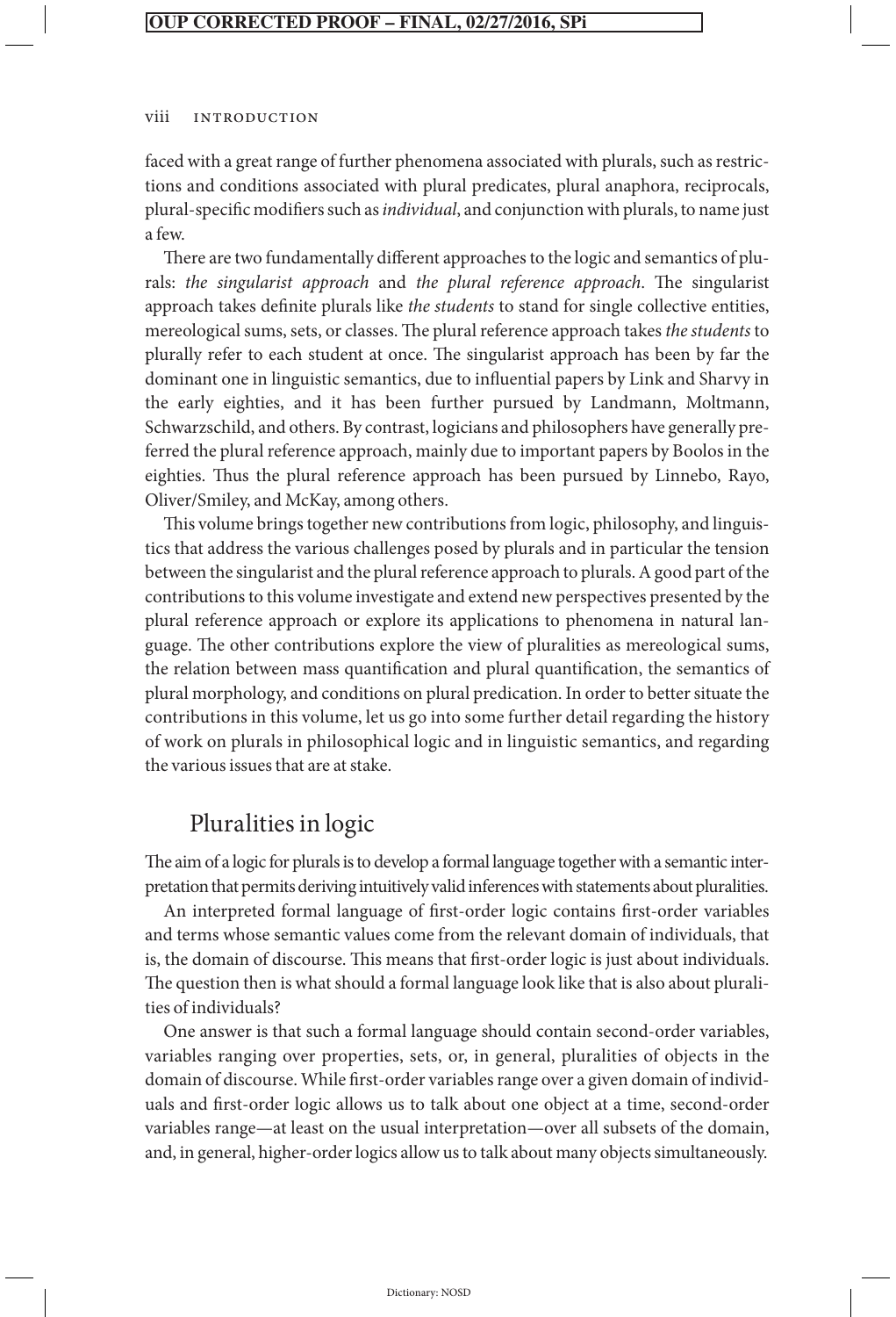#### Introduction ix

Traditionally, in a language *L* of second-order logic, we introduce symbols for predicative second-order variables *X* (and for functional variables *u*)*.* In such a language one can quantify, universally or existentially, with first-order and second-order variables. One result is that, while in a first-order language we can simply assert that two individuals possess the same property with the formula

#### *Pa & Ph*.

in a second-order language we can assert that any two individuals share at least one property:

$$
\forall x \forall y \exists X (\text{X} x \& \text{X} y).
$$

Historically, quantification over properties, rather than objects has generally been recognized as an important tool. For instance, Leibniz's principle of Identity of Indiscernibles can naturally be cast within a second-order language as follows:

$$
\forall x \forall y (\forall X (Xx \leftrightarrow Xy) \rightarrow x = y).
$$

Also, Russell's example "Napoleon had all the properties of a great general" has a logical form in a second-order language:

$$
\forall X (\forall y (GGx \rightarrow Xy) \rightarrow X(n)).
$$

Unfortunately, it is now generally admitted among philosophers that, following Quine, "second-order logic is a wolf in sheep's clothes"; that is, second-order logic is set theory in disguise. Thus, Quine argued that second-order logic is not really a logic, but set theory, and that to study second-order logic amounts to studying the standard model of set theory.

More recently, an alternative to second-order logic with its usual interpretation, namely *plural logic*, has been explored by a number of philosophical logicians. Plural logic permits formalizing basic plural sentences by taking *plural reference* and *plural predication* to be primitives (Boolos (1984), Linnebo (2003, 2012), Oliver and Smiley (2004, 2006, 2013), Yi (2005, 2006), McKay (2006)).

Plural logic originates in Boolos's (1984, 1985) work, though the idea of plural reference may go back much further in the history of philosophy and can be found already on Plato's distinction between "plural subjects" and "related subjects," as Scaltsas argues in his contribution to this volume, Boolos proposed a reinterpretation of second-order monadic logic in terms of *plural quantification*. He argues that Quine's slogan—"to be is to be the value of a variable"—does not entail that the value of a second-order variable must be a set (or a property) of individuals. Instead, Boolos claims, the value of such a variable can be considered a *manifold* of individuals, a "class as many." For the purpose of such a *plural interpretation* of variables, Boolos restates the Tarskian truth definition for second-order logic by modifying the notion of *assignment*.

Given that interpretation, second-order monadic logic is ontologically innocent, that is, it does not entail any commitment to classes, properties, or pluralities, but only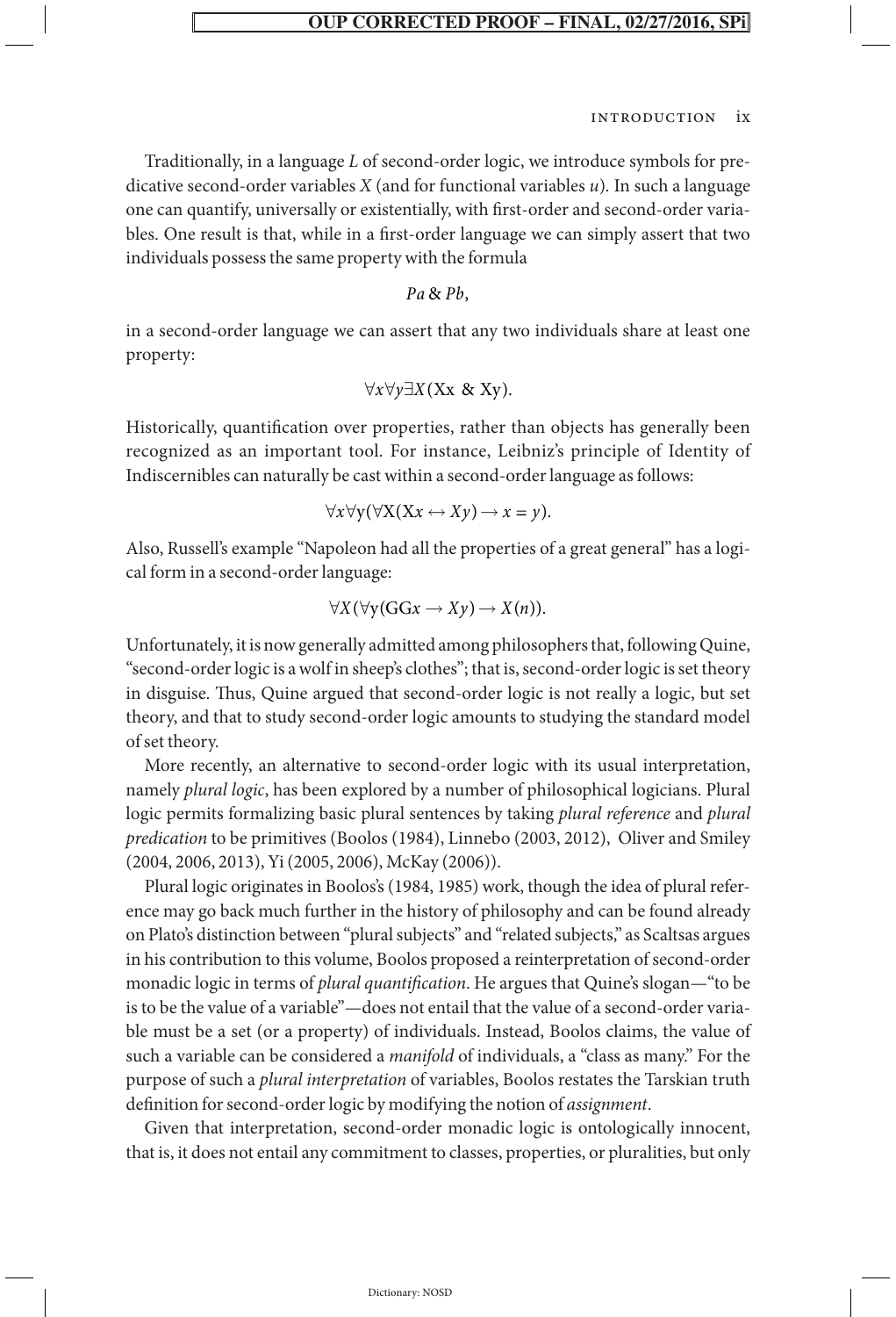#### x Introduction

to individuals. According to Boolos, second-order quantification differs from firstorder quantification in that the former permits plural reference to individuals—that is reference to several individuals at once—while the latter permits only singular reference.

Boolos's basic idea consists of interpreting the atomic formulas of the form Xy, as "y is one of the Xs." Given this, an existential formula of the form

\$*X*...Xy...

is to be understood as:

"There are some Xs such that. . . y is one of the Xs. . ."

Boolos gives no explanation of how to refer to an arbitrary plurality of individuals. He makes use of primitive plural existential quantification not further analysing the locution:

"There are some objects such that...,"

which, though, is ambiguous. There are contexts where its meaning is the same as that of the first-order quantifier; in others it is not reducible to first-order quantification, as for example in the Geach-Kaplan's sentence:

(3) Some critics admire only one another.

Boolos's interpretation of second-order logic, although very attractive, has faced criticism from several philosophers (Resnik 1988, Parsons 1990, Linnebo 2003). The main "Quinian" criticism consists in the suspicion that speaking of pluralities of individuals is just a rough manner of speaking of sets. This, for example, is the essence of Parsons' criticism of Boolos in (1990). Quine's slogan that second-order logic is "set theory in disguise" (or metaphorically "a wolf in sheep clothing") does not seem to have lost all its advocates.

One question to pursue therefore is, is Boolos's plural logic really a logic? A tentative answer to it is given in Boccuni, Carrara, and Martino's contribution to this volume, where an interpretation of second-order logic, as an alternative to Boolos's proposal, is provided (on this alternative proposal, see also Carrara and Martino 2010). A second question to pursue is, are there ways to overcome the criticisms of Boolos's proposal, adopting a different approach to plural quantification? Oliver and Smiley's contribution addresses this question, exploring different ways of developing and amending Boolos's original proposal.

Linnebo's contribution to this volume concerns Frege's Basic Law V and plural logics. The law says that two open formulas  $\phi(u)$  and  $\psi(u)$  define the same extension when they are true of the same objects. As Russell discovered, Basic Law V allows us to derive a version of Russell's paradox and is thus inconsistent. However, Linnebo observes that some useful principles for higher-order logics collapse "higher-order entities" to single objects and to accept them "amounts to endorsing something like Basic Law V, whose function is precisely to collapse many objects into a set or a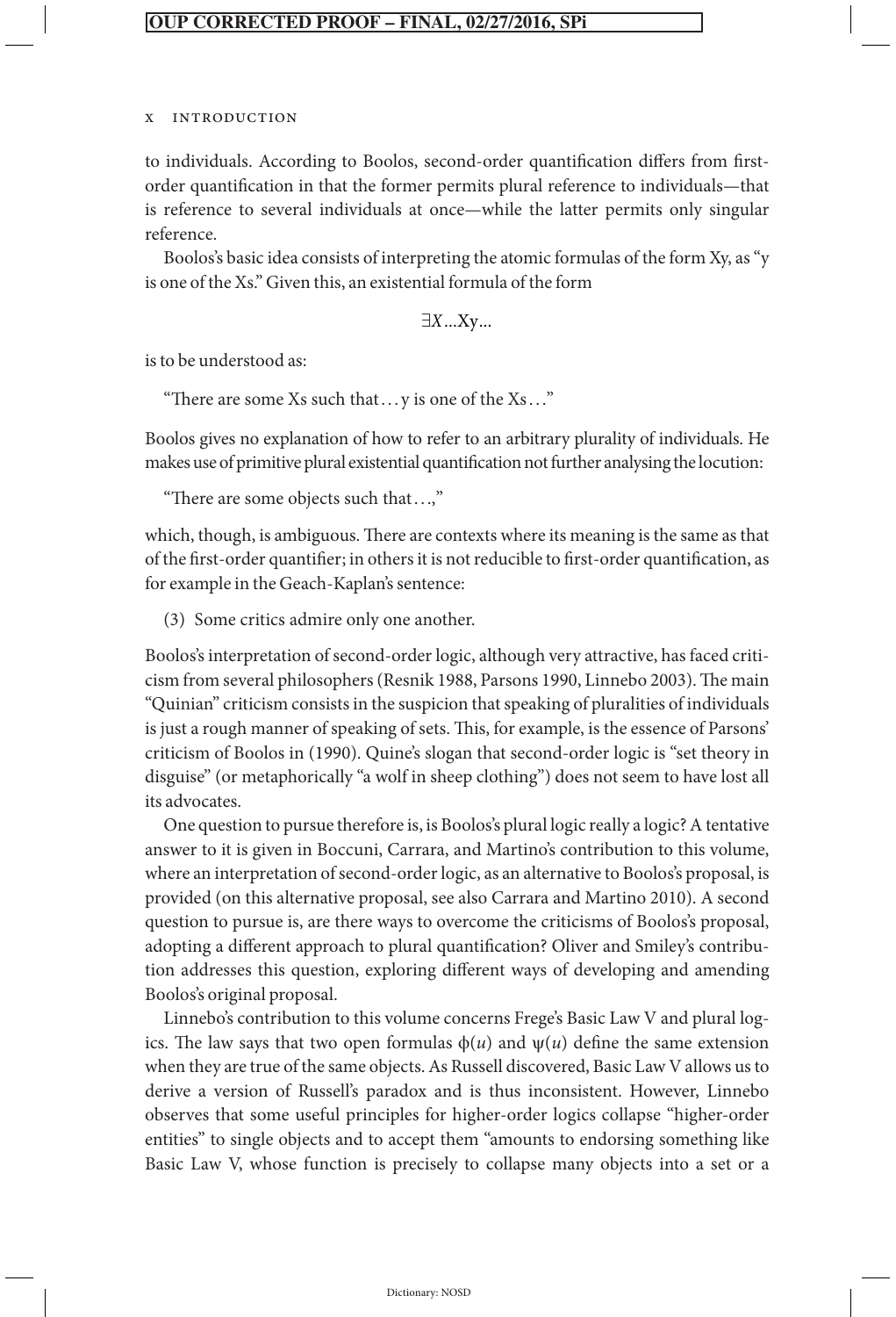#### Introduction xi

property" (Linnebo, this volume p. 21). The aim of Linnebo's paper is to show that Basic Law V can be harnessed, by adopting a modal framework.

A second approach to pluralities, which philosophers have defended as an alternative to Boolos's approach and plural logic, is based on mereology, the theory of the relation of parts to a whole (for an introduction, see Simons 1987). On that view, pluralities are conceived as mereological sums in the sense of extensional mereology (where "extensional" means there are no distinct objects with the same proper parts). But does the mereological view not raise similar issues as a set-theoretic view of pluralities by involving a new ontological commitment to sums apart from the individuals?

Lewis (1991) defends the ontological innocence of mereology for the conception of pluralities. Lewis argues that, like logic but unlike set theory, mereology should be recognized as "ontologically innocent." In other words, given certain objects, no further ontological commitment is required for the existence of their sum or their plurality. Formally, Lewis does so by extending a language of first-order logic so as to allow for singular and plural reference as well as singular and plural quantification. Such a language includes both plural terms and variables (symbolically "X"), plural quantifiers (e.g. "there are some things... such that") and the special two-place predicate "... is one of. . ." The latter admits a singular term in its first place and a plural one in its second place. Finally, by adding to this vocabulary the non-logical predicate, "...is a part of...," Lewis obtains a language rich enough to formulate mereology, allowing to define sums—or fusions or pluralities—and the overlapping relation.

Lewis's argument for the innocence of mereology can be summarized as follows:

- (P1) Composition—a many-one relation—is like identity.
- (P2) The commitment to sums is already made by the acceptance of the objects that are to form sums.
- (P3) Nothing could be considered more ontologically innocent than the request to accept something identical to things already accepted.
- (P4) No other entities beyond sums of individuals are introduced in mereology.
- (C) Mereology is ontologically innocent.

By contrast, within set theory, given certain objects, the existence of the set of them requires a further ontological commitment. A set—unlike a sum—is an abstract entity whose existence is not directly entailed by the existence of its members.

Lewis himself claims that the innocence of mereology is different from that of plural reference. In the case of plural quantification, "we have many things, in no way do we mention one thing that is the many taken together." Instead, in the mereological case, "we have many things, we do mention one thing that is the many taken together, but this one thing is nothing different from the many" (1991, 87).

Because Lewis explicitly uses sums as objects in their own right, Lewis's innocence thesis must be understood in the sense that, even if the sum of the *Xs* is a well-determined object, distinct from the *Xs*, the existence of such an object must be accepted by anyone who has already accepted the existence of the *Xs*. In other words, committing oneself to the existence of the *Xs* would be an implicit commitment to some other entities—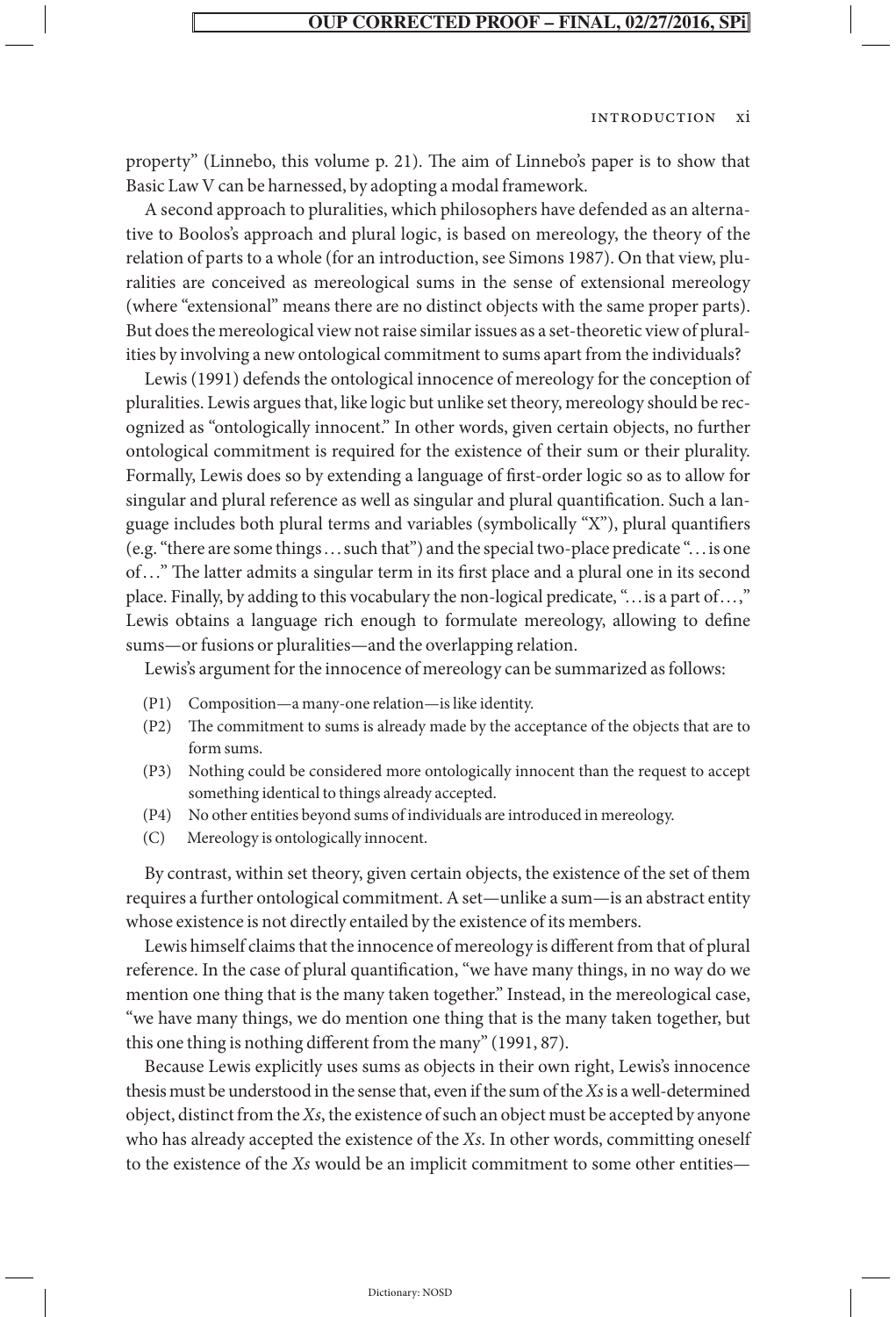#### xii Introduction

among them, the sum of the *Xs*. On the other hand, the existence of the set of the *Xs* would not be implicitly guaranteed by the existence of the *Xs.* Simons' contribution to this volume disagrees with Lewis and argues that mereology is ontologically committing. It develops instead a logic for "pluralities as many," that is, multitudes, as well as for multitudes of multitudes.

# Pluralities in linguistic semantics

As already mentioned, the dominant approach in linguistic semantics is the singularist approach, which treats reference with plural terms as reference to single collective entities, collections "as one." These have been formally conceived as mereological sums as in the work of Sharvy (1980), Link (1983), and much subsequent work in linguistic semantics; as sets as in Gillon (1987) and Schwarzschild (1996); and as mereological sums within a non-extensional version of mereology in Moltmann (1997, 1998, 2005).

There is considerable attraction coming from linguistic generalizations for pursuing that approach, in particular the mereological version. The advantage of the mereological view of pluralities over the set-theoretic one is that it treats pluralities entirely on a par with individuals, rather than of being a higher type, which avoids type shifting of predicates when they apply to plurals. Moreover, it allows treating plural noun phrases on a par with mass noun phrases, if the latter are taken to stand for entities in the domain of discourse as well, namely for so-called quantities. Many predicates in fact can apply to both singular count noun phrases, plural noun phrases, and mass noun phrases, as indicated below:

- (3) a. The stone is grey.
	- b. The students are grey.
	- c. The material is grey.
- (4) a. The stone is heavy.
	- b. The stones are heavy.
	- c. The material is heavy.

With plurals, *grey* displays an obligatory distributive reading, whereas *heavy* displays both a distributive and a collective reading.

Note that the same predicates can also act as noun modifiers (*the successful student/ students, the heavy stone/stone*), which gives another reason to avoid type-shifting.

A further parallel between singular count noun phrases and plural noun phrases consists in that there are determiners and quantifiers that may apply to both singular count nouns and plural nouns, namely in English *the, some*, and *no*:

- (5) a. the child/some child/no child
	- b. the children/some children/no children
	- c. the wood/some wood/no wood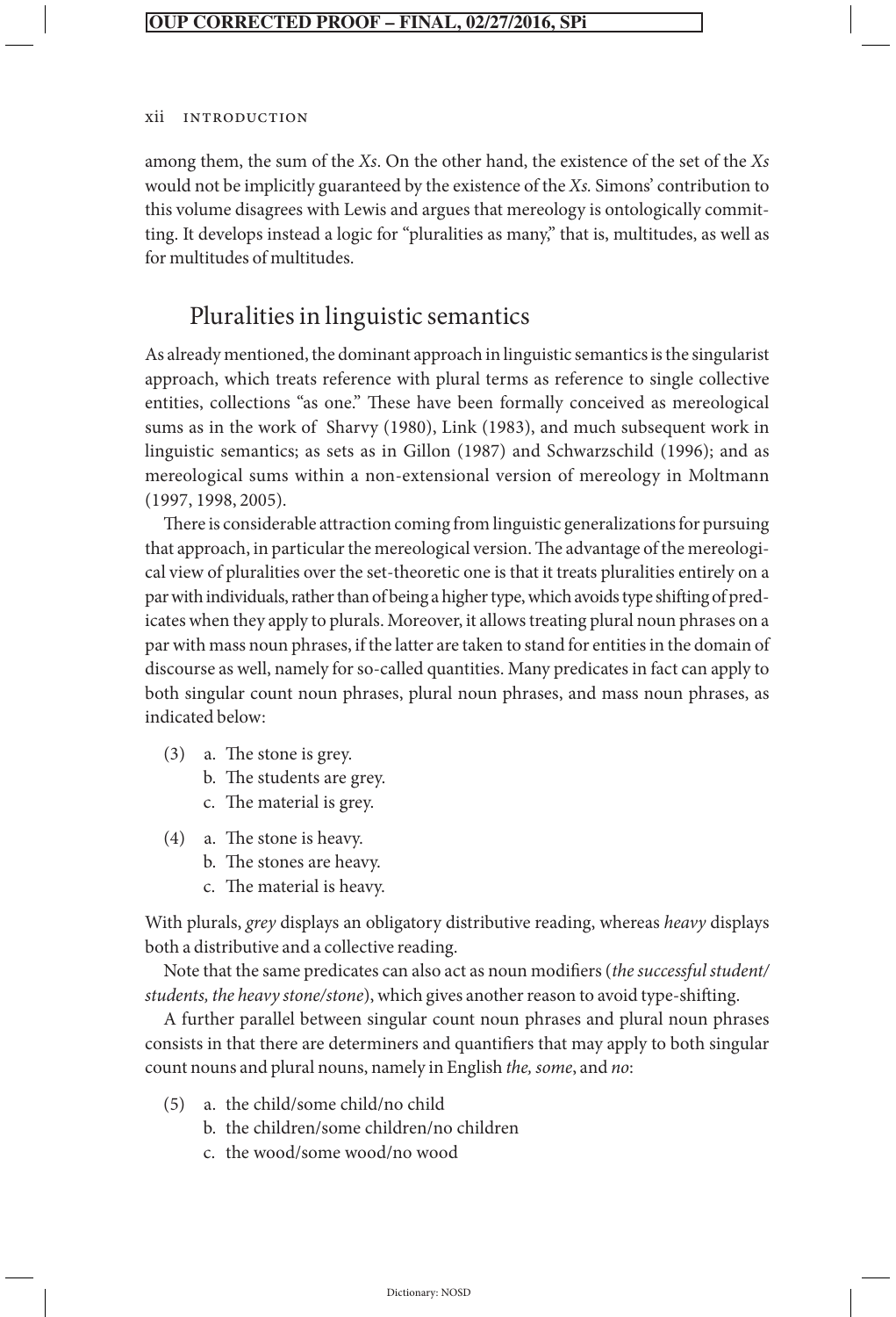### **OUP CORRECTED PROOF – FINAL, 02/27/2016, SPi**

#### Introduction xiii

This has motivated Sharvy's (1980) influential, unified account of definite noun phrases, according to which definite noun phrases in general refer to the sum of the extension of the noun they apply to. In (4a), this is the (trivial) sum of the singleton set that is the extension of *stone* (in the context). In (4b), this is the sum of the extension of *stones* (in the context), the set of the mereological sums of the contextually relevant students. Finally in (4c), this is the sum of the extension of *material* (in the context), the set of relevant quantities of wood.

Yet another parallel consists in that the partitive construction is applicable to definite singular count noun phrases, definite plural noun phrases, as well as definite mass noun phrases:

- (5) a. Some of the chair is red.
	- b. Some of the balls are red.
	- c. Some of the wood is red.

The partitive construction appears to presuppose part-whole relations applying to individuals, pluralities, as well as quantities. Thus, *some of* appears to quantify over parts of the chair in (5a), over parts of the maximal plurality of balls in (5b), and over the parts of the maximal quantity of wood in (5c).

Also, conjunction applies, it appears, with the same interpretation to definite singular count, plural and mass noun phrases, leading to a term referring to the mereological sum of the referents of the conjuncts:

- (6) a. The man and the woman met.
	- b. The men and the women met.
	- c. The meat and the sauce were served separately.

Thus plural noun phrases appear semantically on a par with singular count and mass noun phrases, taking as semantic values entities of the very same type as individuals and quantities, and thus contribute in the same way to the semantics of sentences containing plurals as singular count or mass noun phrases contribute to the semantics of sentences containing singular count or mass noun phrases.

Plural nouns and mass nouns share further semantic properties, not shared, though, by singular count nouns. Both plural nouns and mass nouns have a cumulative extension. That is, if entities *x* and *y* are in the extension of a plural or mass noun, then so is the sum of *x* and *y*. Moreover, both plural nouns and mass nouns allow for proportional quantifiers like *most*, *few/little* and *many/much*. The difference between mass nouns and count nouns resides in that the entities in the extension of plural nouns are all made up from entities in the extension of singular count nouns. Given extensional mereology, these are atoms with respect to the part relation that orders the elements in the extension of the plural noun. Alternatively, given a non-extensional view of part-whole structure such as that of Moltmann (1997, 1998), entities in the extension of plural nouns necessarily consist of integrated wholes, whereas entities in the extension of mass nouns do not. Thus, the entities in the extension of mass nouns need not be made up from atoms or integrated wholes.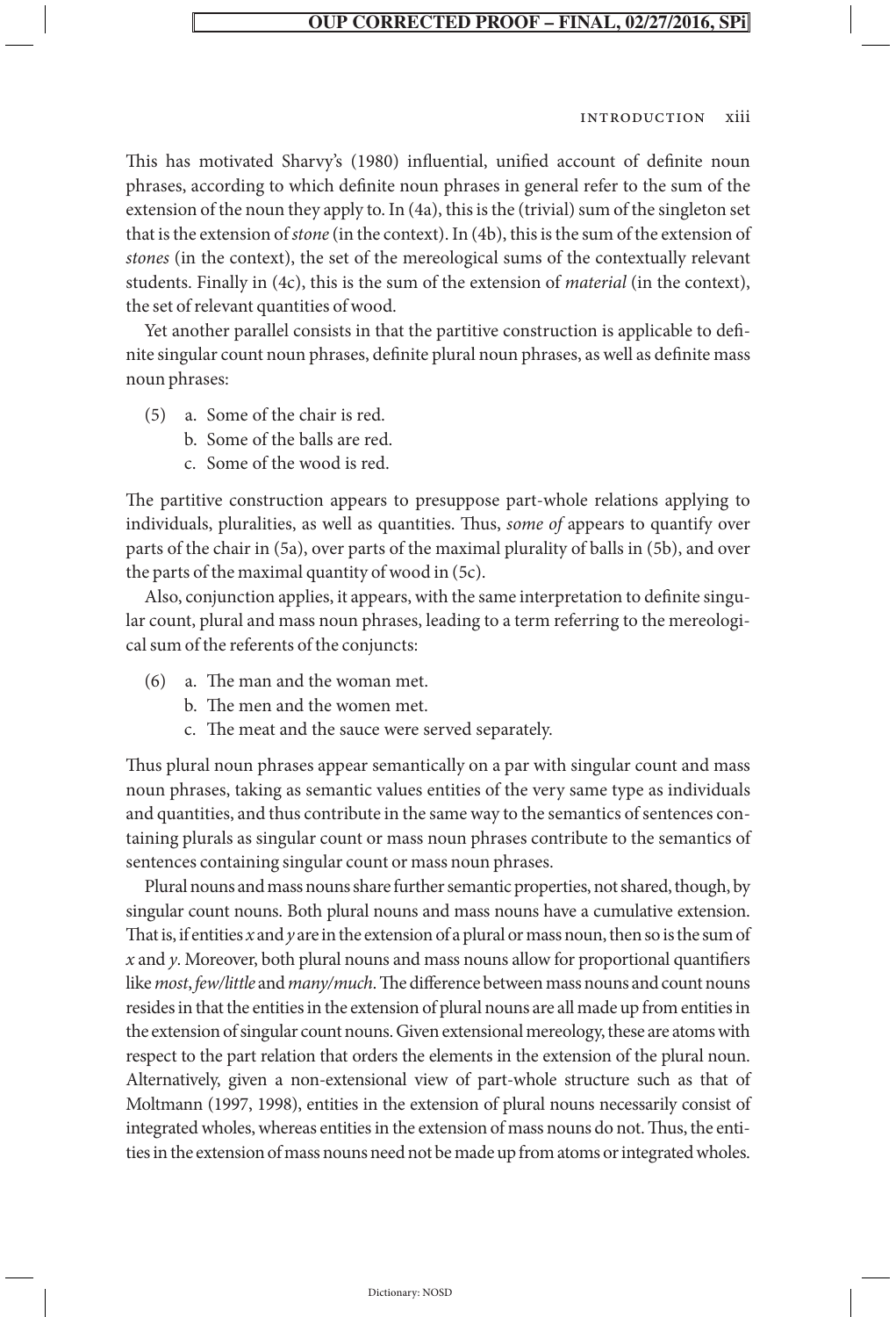#### xiv Introduction

Despite its appeal and popularity among semanticists, the singularist approach to the semantics of plurals has faced criticism, of just the sort that has motivated the plural reference approach to plurals in general, in particular the threat of logical paradoxes and the intuition that sentences with plurals such as *the students gathered* do not involve an ontological commitment beyond that to the individual students. Some semanticists therefore have pursued the path initiated by Boolos (1984, 1985), in particular Schein (1995) and McKay (2006). Moltmann's contribution to this volume is an extensive discussion of the singularist approach and the plural reference approach. It focuses on the empirical linguistic facts that bear on the choice among the two approaches and presents novel arguments in favor of the plural reference approach.

The plural reference approach raises the question of how it can be integrated within Generalized Quantifier Theory, the semantic theory of quantifiers commonly adopted by semanticists concerned with quantification in natural language. The question is particularly important in view of the fact that *most*—the quantifier that had motivated Generalized Quantifier Theory in the first place—is not in fact a singular quantifier, but a plural quantifier, allowing for collective predicates (as in *Most students gathered*). The question of how to combine plural quantification with Generalized Quantifier Theory is the subject matter of Yi's contribution to this volume.

The plural reference approach raises a range of further interesting issues, which, though, are not addressed in this volume. One of them is how it could be integrated within a compositional semantics of the sort of Montague Grammar, or a structured propositions framework. Since plural reference posits several semantic values for plural terms at once, it is unclear how this approach could be made compatible with a compositional semantics according to which each constituent contributes a single semantic value to the compositional semantics of the sentence. Similarly, on the standard view of structured propositions, expressions in a sentence contribute just a single semantic value to a structured proposition, and it is unclear how structured propositions and plural reference could then be combined. Such questions are yet to be addressed by formal semanticists.

Three further issues regarding plurals, though, are addressed in the present volume. One of them concerns the semantics of plural morphology. On the standard view, plural morphology goes semantically along with an operation of forming collections from the elements in the extension of singular count nouns. In his contribution to the volume, Aquaviva shows that this view is much too simplified. It is inapplicable, for example, to plurals of the sort *0, 5 apples* or lexical plurals such as *rains*. Aquaviva proposes an alternative account that pays much greater attention to theoretical and empirical aspects of plural morphology.

Another issue concerns the difference between plural and mass nouns. While current approaches to mass nouns often assimilate the semantics of mass nouns to that of plurals, making use of the very same formal notions, McKay, in his contribution to this volume, pursues an approach that takes the semantics of mass terms and mass quantifiers to be more basic than that of plural terms and plural quantifiers.